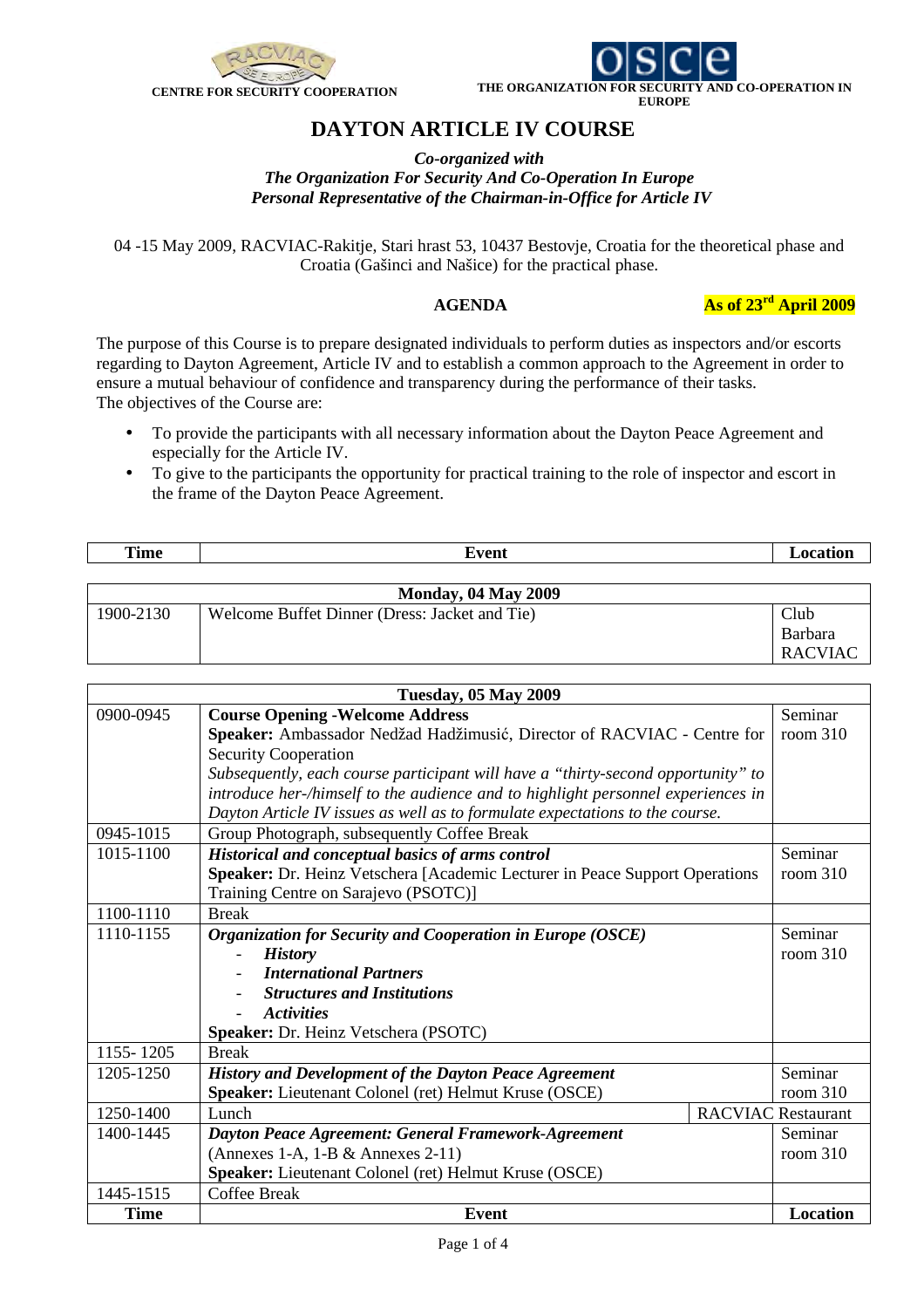| Tuesday, 05 May 2009 (continued) |                                                                        |  |                           |
|----------------------------------|------------------------------------------------------------------------|--|---------------------------|
| 1515-1600                        | Office of the Personal Representative of the OSCE C-i-O for Article IV |  | Seminar                   |
|                                  | Role<br>$\overline{\phantom{0}}$                                       |  | room $310$                |
|                                  | <b>Tasks</b>                                                           |  |                           |
|                                  | <b>Responsibilities</b>                                                |  |                           |
|                                  | <b>Speaker:</b> Lieutenant Colonel Pietro Maroncelli (OSCE)            |  |                           |
| $1900 - 2000$                    | Dinner                                                                 |  | <b>RACVIAC Restaurant</b> |

| Wednesday, 06 May 2009 |                                                                            |          |                           |
|------------------------|----------------------------------------------------------------------------|----------|---------------------------|
| 0900-0945              | <b>RACVIAC Presentation</b>                                                |          | Seminar                   |
|                        | Speaker: Major Lazaros Lazaridis, RACVIAC - Centre for                     | Security | room $310$                |
|                        | Cooperation                                                                |          |                           |
|                        | <b>Role of OSCE Assistants</b>                                             |          |                           |
|                        | Speaker: Lieutenant Colonel Pietro Maroncelli (OSCE)                       |          |                           |
| 0945-1005              | Coffee Break                                                               |          |                           |
| 1005-1050              | <b>Protocol on Exchange of Information (Section I-VII)</b>                 |          | Seminar                   |
|                        | Speaker: Major Vladimir Radmilović (Montenegro)                            |          | room $310$                |
| 1050-1100              | <b>Break</b>                                                               |          |                           |
| 1100-1145              | Protocol on Existing Types of Armaments (Section I-III), Annex to the POET |          | Seminar                   |
|                        | (Section I-II)                                                             |          | room $310$                |
|                        | Speaker: Major Vladimir Radmilović (Montenegro)                            |          |                           |
| 1145-1155              | <b>Break</b>                                                               |          |                           |
| 1155-1240              | Protocol on Existing Types of Armaments (Section I-III), Annex to the POET |          | Seminar                   |
|                        | (Section I-II)                                                             |          | room $310$                |
|                        | Speaker: Major Vladimir Radmilović (Montenegro)                            |          |                           |
| 1240-1400              | Lunch                                                                      |          | <b>RACVIAC Restaurant</b> |
| 1400-1445              | <b>Protocol on Inspection (Section I)</b>                                  |          | Seminar                   |
|                        | Speaker: Colonel Ranko Đukanović (Bosnia and Herzegovina)                  |          | room $310$                |
| 1445-1515              | <b>Coffee Break</b>                                                        |          |                           |
| 1515-1600              | <b>Inspection Timeline Planning (ITP)</b>                                  |          | Seminar                   |
|                        | <b>Speaker:</b> Major Vladimir Radmilović (Montenegro)                     |          | room $310$                |
| $1900 - 2000$          | Dinner                                                                     |          | <b>RACVIAC Restaurant</b> |

| Thursday, 07 May 2009 |                                                                |  |                           |
|-----------------------|----------------------------------------------------------------|--|---------------------------|
| 0900-0945             | <b>Protocol on Inspection (Section II-IV)</b>                  |  | Seminar                   |
|                       | Speaker: Major Vlado Funarić (Croatia)                         |  | room $310$                |
| 0945-1005             | Coffee Break                                                   |  |                           |
| 1005-1050             | <b>Protocol on Inspection (Section V)</b>                      |  | Seminar                   |
|                       | Speaker: Colonel Ranko Đukanović (Bosnia and Herzegovina)      |  | room $310$                |
| 1050-1100             | <b>Break</b>                                                   |  |                           |
| 1100-1145             | <b>Protocol on Inspection (Section VI-VII)</b>                 |  | Seminar                   |
|                       | Speaker: Major Emin Oprašić (Bosnia and Herzegovina)           |  | room $310$                |
| 1145 - 1155           | <b>Break</b>                                                   |  |                           |
| 1155-1240             | <b>Roles and Tasks of the Escort/Inspection Team's Members</b> |  | Seminar                   |
|                       | Speaker: Major Emin Oprašić (Bosnia and Herzegovina)           |  | room $310$                |
| 1240-1400             | Lunch                                                          |  | <b>RACVIAC Restaurant</b> |
| 1400-1445             | <b>Protocol on Inspection (Section X)</b>                      |  | Seminar                   |
|                       | Speaker: Colonel Ranko Đukanović (Bosnia and Herzegovina)      |  | room $310$                |
| 1445-1515             | Coffee Break                                                   |  |                           |
| 1515-1600             | a) Protocol on Inspection (Section XI)                         |  | Seminar                   |
|                       | b) Synopsis on Inspection/Escort Team's Obligations and Rights |  | room $310$                |
|                       | Speaker: Major Vlado Funarić (Croatia)                         |  |                           |
| $1900 - 2000$         | Dinner                                                         |  | <b>RACVIAC Restaurant</b> |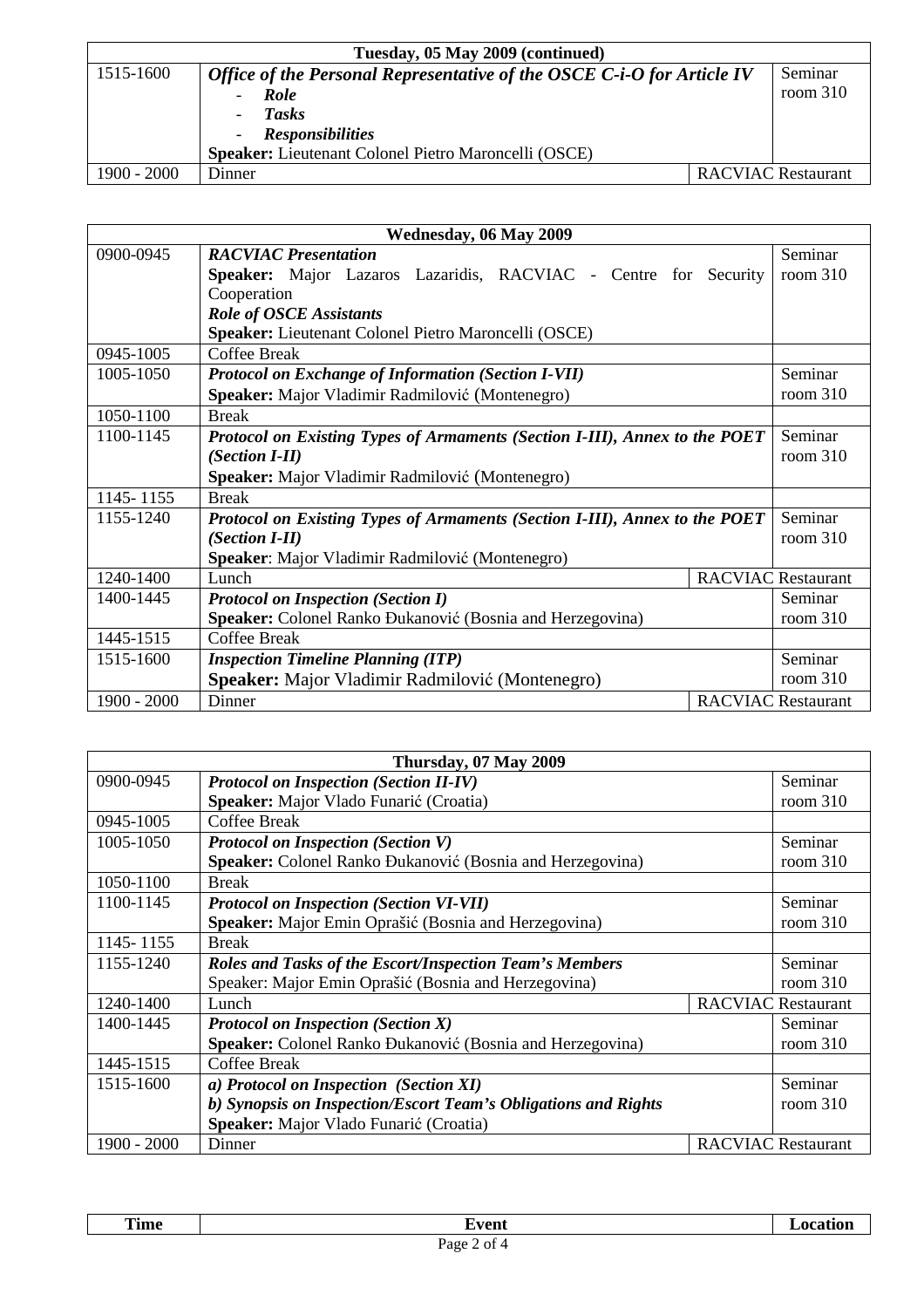| <b>Friday, 08 May 2009</b> |                                                                                 |  |                           |  |
|----------------------------|---------------------------------------------------------------------------------|--|---------------------------|--|
| 0900-0945                  | <b>CFE Treaty Overview</b>                                                      |  | Seminar                   |  |
|                            | <b>Speaker:</b> Sergeant Stephen Wilson (United Kingdom)                        |  | room $310$                |  |
| 0945-1005                  | Coffee Break                                                                    |  |                           |  |
| 1005-1050                  | <b>Comparison between CFE Treaty and Dayton Art. IV</b>                         |  | Seminar                   |  |
|                            | <b>Speaker:</b> Sergeant Stephen Wilson (United Kingdom)                        |  | room $310$                |  |
| 1050-1100                  | <b>Break</b>                                                                    |  |                           |  |
| 1100-1240                  | <b>Preparation of the Training Inspection - Working Groups</b>                  |  | Seminar                   |  |
|                            | Moderators: Major Emin Oprašić (Bosnia and Herzegovina) & Major Vlado           |  | room                      |  |
|                            | Funarić (Croatia)                                                               |  | 310,308                   |  |
|                            | Participants will be divided into two Working Groups, Working Group 1 and       |  |                           |  |
|                            | Working Group 2, according to the respective lists, and they will start         |  |                           |  |
|                            | preparations for the 1st training inspection on $11^{th}$ of May 2009 under the |  |                           |  |
|                            | supervision of the respective observers.                                        |  |                           |  |
| 1240-1400                  | Lunch                                                                           |  | <b>RACVIAC Restaurant</b> |  |
| 1400-1600                  | Preparation of the 1 <sup>st</sup> Training Inspection - Working Groups         |  | Seminar                   |  |
|                            | <b>POEE Procedures Exercise</b>                                                 |  | room                      |  |
|                            | Moderators: Major Emin Oprašić (Bosnia and Herzegovina) & Major Vlado           |  | 310,308                   |  |
|                            | Funarić (Croatia)                                                               |  |                           |  |
| $1900 - 2000$              | Dinner                                                                          |  | <b>RACVIAC Restaurant</b> |  |

| Saturday, 09 May 2009 |                                   |                           |  |  |  |
|-----------------------|-----------------------------------|---------------------------|--|--|--|
| $0930 - 1300$         | Guided Sightseeing tour in Zagreb |                           |  |  |  |
| 1300                  | Lunch                             | <b>RACVIAC Restaurant</b> |  |  |  |
| 1900                  | Dinner                            | RACVIAC Restaurant        |  |  |  |

| <b>Sunday, 10 May 2009</b> |                                                       |                 |  |
|----------------------------|-------------------------------------------------------|-----------------|--|
| 1230                       | Lunch                                                 | Rakitje         |  |
| 1400                       | Departure from Zagreb                                 |                 |  |
| 1700                       | Arrival at the $1st$ location of Inspection (Gašinci) |                 |  |
| 1800                       | Dinner                                                | Gašinci         |  |
|                            |                                                       | <b>Barracks</b> |  |

| <b>Monday, 11 May 2009</b> |                                                                       |                 |
|----------------------------|-----------------------------------------------------------------------|-----------------|
| 0730                       | <b>Breakfast</b>                                                      |                 |
| 0800                       | Departure of the Adv. Body                                            |                 |
| 0830                       | Departure of the Main Body                                            |                 |
| $0900 - 1300$              | Inspection in the $1st$ location of Inspection (Gašinci)              | Gašinci         |
|                            | Working Group 1 as inspection team and Working Group 2 as Escort Team | <b>Barracks</b> |
| 1300-1400                  | Lunch                                                                 |                 |
|                            | Inspection in the $1st$ location of Inspection (Gašinci) (cont.)      |                 |
|                            | Working Group 1 as inspection team and Working Group 2 as Escort Team |                 |
| 1800-1900                  | Dinner                                                                |                 |
| 1900-2200                  | Free time at the city of Dakovo                                       |                 |

| <b>Tuesday, 12 May 2009</b> |                                                                                                      |         |  |
|-----------------------------|------------------------------------------------------------------------------------------------------|---------|--|
| 07.30                       | <b>Breakfast</b>                                                                                     |         |  |
| $0900 - 1300$               | Debriefing – Preparations for Inspection in the $2nd$ location of Inspection                         |         |  |
|                             | Participants will start preparations for the $2^{nd}$ training inspection on 13 <sup>th</sup> of May |         |  |
|                             | 2009, under the supervision of the respective observers.                                             |         |  |
| 1300-1400                   | Lunch                                                                                                | Gašinci |  |